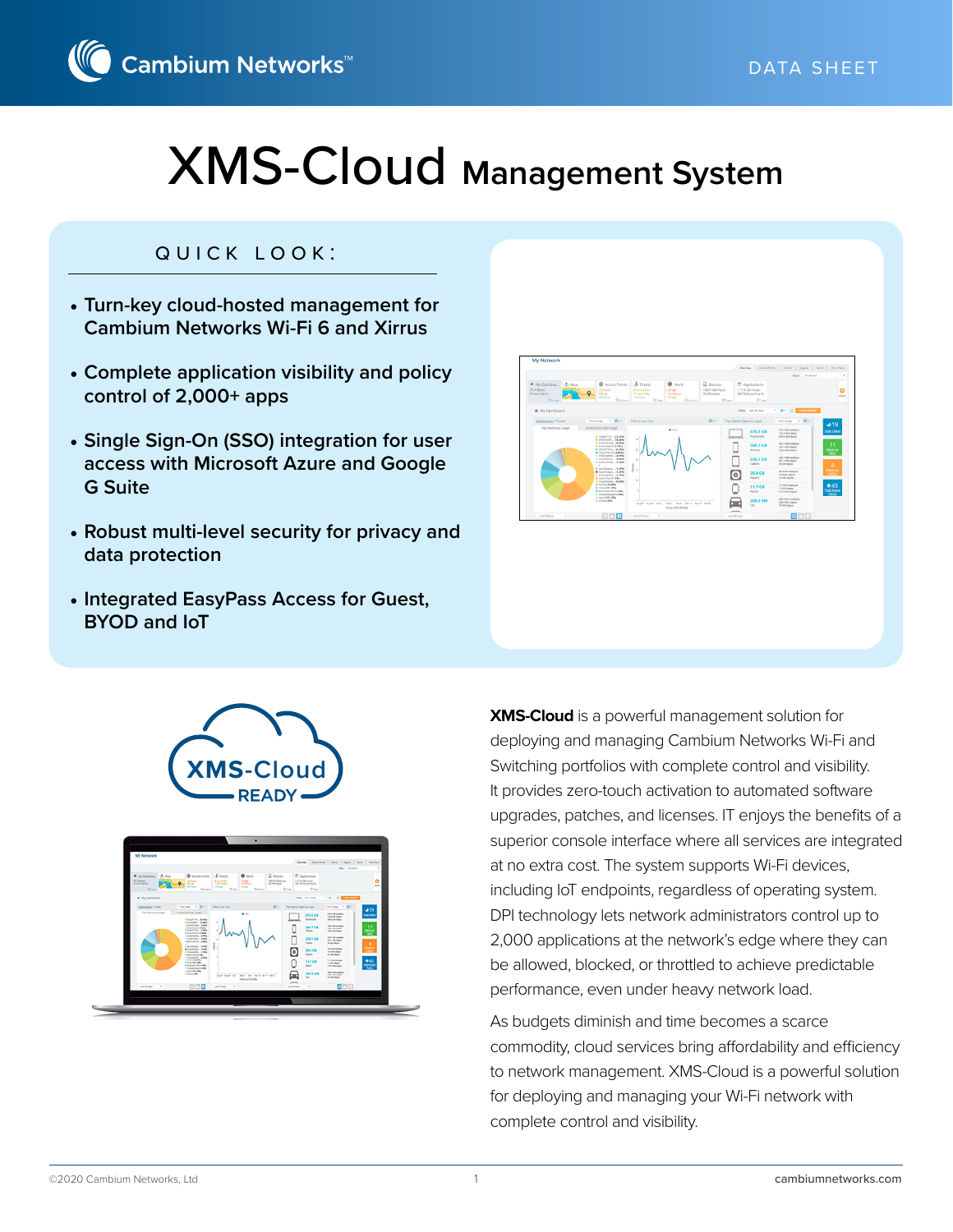

## Key Benefits

#### **MASSIVE SCALABILITY**

XMS-Cloud accommodates current and future needs as Wi-Fi device use continues to grow and user habits change. Built on the same scalable, next-generation NoSQL database used by the largest internet companies, Cambium Networks' XMS-cloud supports multitenancy and networks using tens of thousands of access points (AP) and clients. Flexible SaaS scales to support peak usage scenarios.

#### **SIMPLE USER AND DEVICE ACCESS**

EasyPass makes the Wi-Fi connection experience virtually seamless for end users because it does not require users to download applications or install certificates. Employees with minimal technical knowledge can easily and securely connect personal devices to the corporate network using Microsoft, Google or simple IT-issued credentials.

#### **HIGHLY RESILIENT**

XMS-Cloud architecture is built with no centralized dependencies and no single-point-of-failure. This ensures system resiliency for mission-critical applications. XMS-Cloud offers complete data center redundancy and data replication for guaranteed service availability. Cloud platforms aren't failure points, even if the network goes down-APs act autonomously even if a cloud connection is lost, meaning security and traffic are processed directly at the network edge in each AP.

#### **ROBUST SECURITY**

Multi-level security is fundamental to XMS-loud architecture to ensure privacy of data and protection from external exploits. Multi-tenancy isolates customer data, and encryption prevents visibility of communications between a customer site and the cloud. User data is kept separate from management data whereby only management data enters the cloud. XMS-Cloud was developed using the latest cutting-edge web technologies to ensure a futureready platform able to meet the growing and ever-changing needs of enterprises, educational institutions, and service providers. Xirrus cloud technology includes TLS for robust security and firewallfriendly communications, bi-directional messaging protocols for nearly instantaneous changes and alerts, and a NoSQL distributed database to handle today's increasing performance demands.

#### **TRACK GUEST ACTIVITIES**

EasyPass Guest enables guests to self-register or use their social media credentials to connect. IT administrators gain full visibility into guest activities and the control to enforce access policies from anywhere via cloud management.

#### **APPLICATION PRIORITIZATION**

Cambium Application Control makes it easy to control data traffic at the network edge by identifying and enforcing policy against 2,000+ applications. It allows for granular control with Deep Packet Inspection (DPI). It provides for improved user experience with application prioritization and reduced security risk by blocking risky applications.

#### **LOCATION SERVICES**

The Xirrus Positioning System (XPS) empowers you by enabling contextual location data to deliver unique user experiences for thousands of visitors simultaneously ideal for retail shops, public malls, convention centers, sports arenas and more. XPS is the only solution that distributes intensive client location calculation across all APs in the network to achieve massive computational scale. XPS easily integrates with third party, industry-specific and other applications via a standards-based push/pull RESTful JSON API so businesses can interact with customers and deliver unique, value-added services. TLS security through the https protocol ensures secure transmission of location data.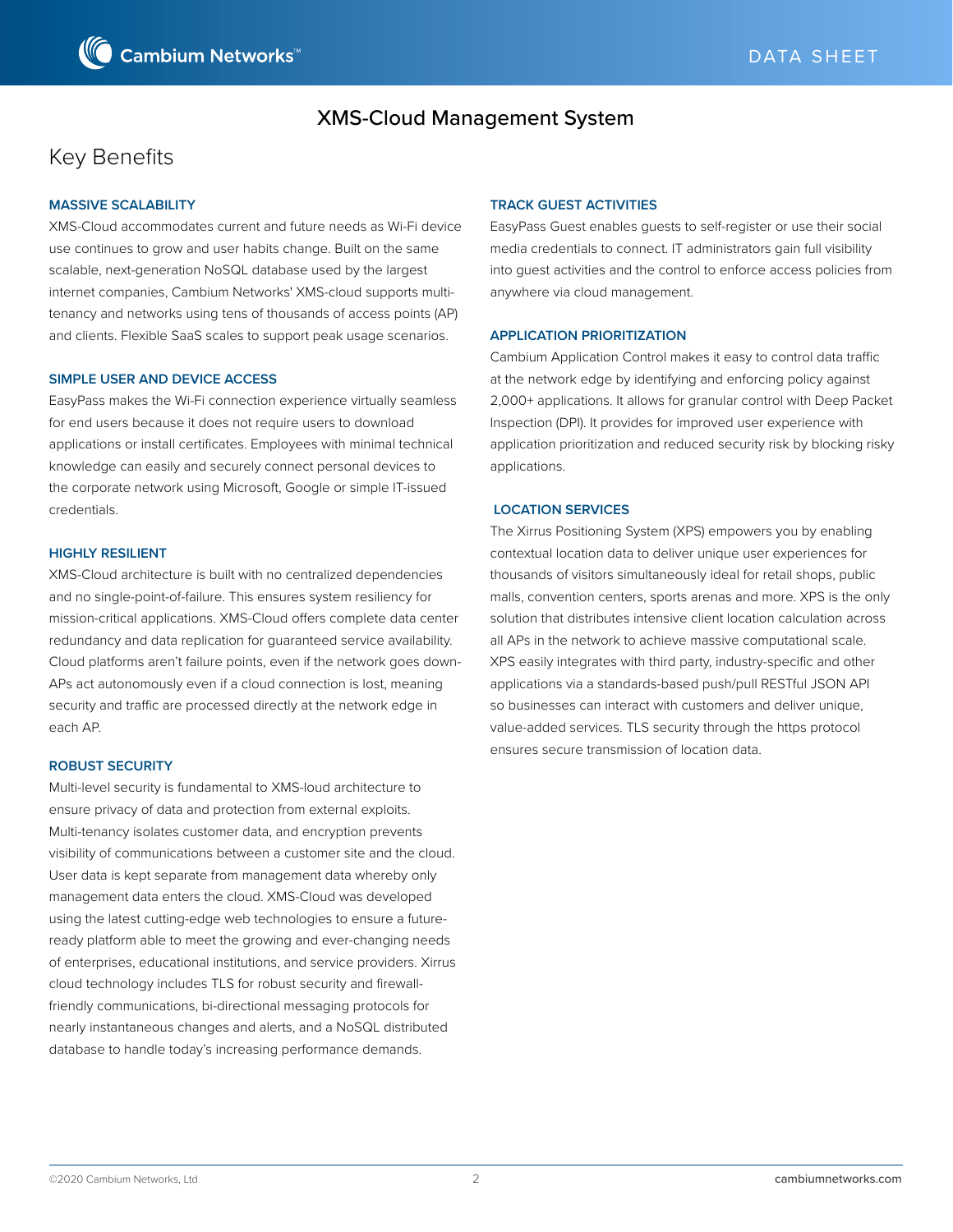

## **Management System Details**

| Deployment                            | Cloud-Hosted Web Portal<br>Managed Service Provider Accounts<br>Multi-Tenant Provisioning<br><b>Redundant Cloud Services</b>                                                                                  | Location<br><b>Services</b>             |                       | Integrated Location with Floor Plans<br>Client X-Y Location with Device<br>Identification<br>Rogue AP X-Y Location                                                                                                     |
|---------------------------------------|---------------------------------------------------------------------------------------------------------------------------------------------------------------------------------------------------------------|-----------------------------------------|-----------------------|------------------------------------------------------------------------------------------------------------------------------------------------------------------------------------------------------------------------|
| <b>Visualization</b>                  | Fully Customizable Dashboards<br>Dashboard Filter by AP Group, Profile, SSID<br>Supports Wi-Fi 6 and Xirrus Wi-Fi<br>Geographical Maps for Site Location                                                      | <b>Analytics</b>                        |                       | Dwell Time Over Time - 4 Ranges<br>Number of Visitors Over Time - New,<br>Recurring<br>1 Year Data Retention                                                                                                           |
| <b>Monitoring</b>                     | RF Coverage Heat Maps<br>Fully Customizable Dashboards<br>20 Dashboard Widget Options<br>Trending Views by Hour, Day, Week, Month                                                                             | <b>Client</b>                           | Troubleshooting       | <b>Client Health Score</b><br><b>Client Health Statistics Over Time</b><br><b>Client Application Usage</b><br>Forensic View by Hour, Day, Week, Month                                                                  |
| <b>Onboarding and</b><br>Provisioning | Multi-Level Severity Alerting<br>Email and SMS Alert Notification<br>Zero-Touch Provisioning                                                                                                                  | <b>Application</b><br><b>Visibility</b> |                       | 2,000+ Applications by Category and App<br>Top Clients by Application<br>Top APs by Application                                                                                                                        |
|                                       | Profile-based Configuration<br>Assign Default Profile<br>Automatic Bulk Software Update<br>Schedule Software Updates                                                                                          |                                         | <b>Policy Control</b> | L2/3 Firewall<br>L7 Application Control<br>Air Cleaner Filter<br>Policies by User Group, Device Type, SSID,                                                                                                            |
| <b>Access</b><br><b>Services</b>      | <b>Integrated EasyPass Access Services</b><br>Customizable Guest Portals (Self Register or<br>Ambassador)                                                                                                     |                                         |                       | Personal SSID, or Globally<br>Time of Day                                                                                                                                                                              |
|                                       | Social Login, Mobile Number Collection,<br>Ad insertion<br>One-Click and Voucher Portals<br>Microsoft Azure and Google G Suite<br><b>SSO Portals</b><br>Onboarding Portal for BYOD and IoT<br>Self Onboarding | Reporting                               |                       | <b>Customized Report Generator</b><br><b>Scheduled Email Reports</b><br>Filter by AP Group, Profile, SSID<br>1 Year Historical Data Retention<br>RESTful Monitoring/Provisioning API<br>Export UI Tables in CSV or PDF |
| <b>Security</b>                       | Personal Wi-Fi Portal<br>Rogue AP Detection and Location<br>AP Communications Over SSL<br>No Inbound Internet Access<br>Not-in-Traffic Path (GRE exception)<br>Disaster Recovery                              | <b>Administration</b>                   |                       | Role-based Access<br>Audit Trail<br><b>Command Line History</b><br>SSO through Azure, Google, and Generic<br>SAML                                                                                                      |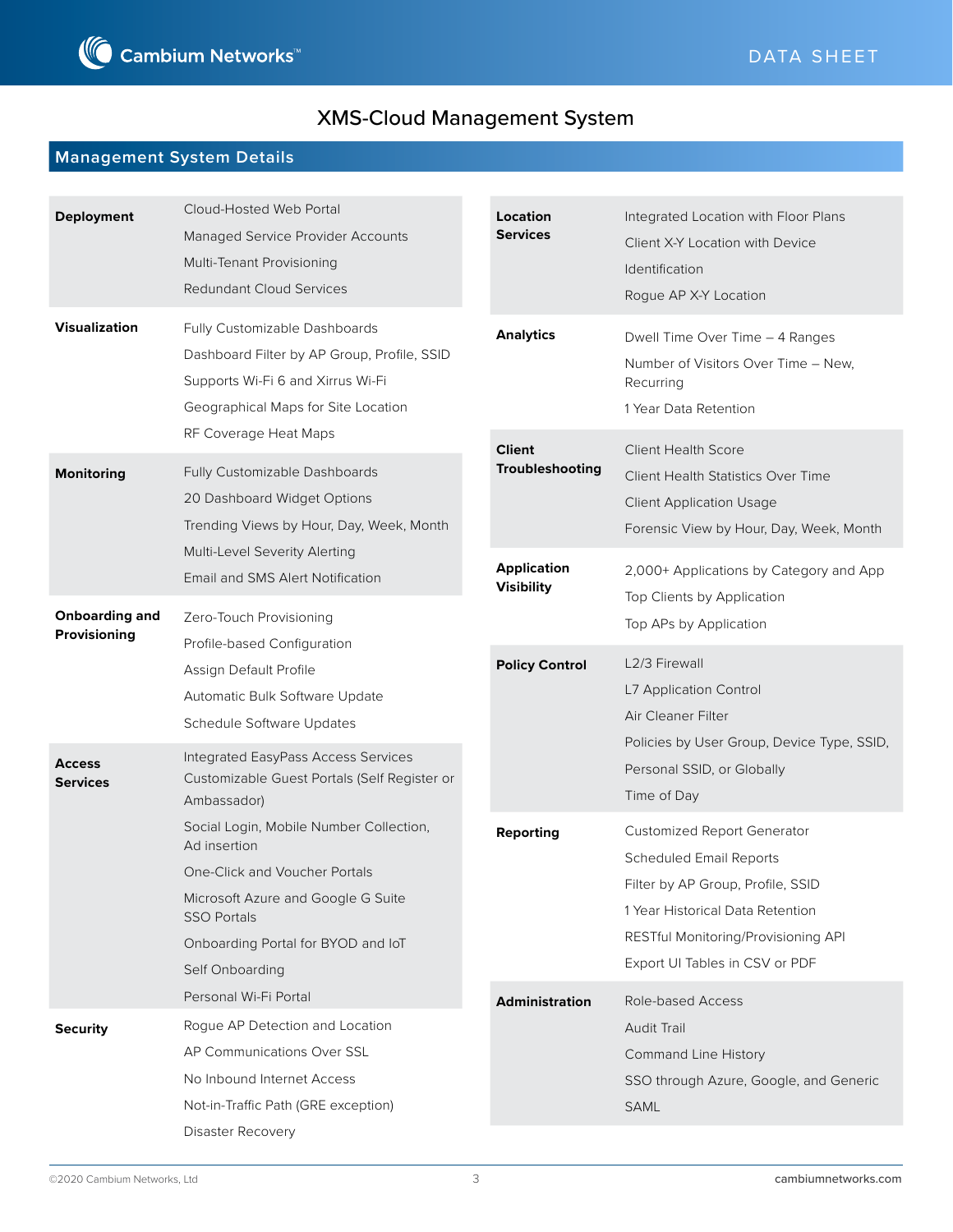

| <b>Ordering Information</b> |                                                                                                                                                   |  |
|-----------------------------|---------------------------------------------------------------------------------------------------------------------------------------------------|--|
| <b>XMSC-SUB-2R-1</b>        | XMS-Cloud 1-year subscription: 2-radio AP with EasyPass Guest Self-Registration and Guest<br>Ambassador modules and Cambium Care Advanced Support |  |
| XMSC-SUB-2R-3               | XMS-Cloud 3-year subscription: 2-radio AP with EasyPass Guest Self-Registration and Guest<br>Ambassador modules and Cambium Care Advanced Support |  |
| XMSC-SUB-2R-5               | XMS-Cloud 5-year subscription: 2-radio AP with EasyPass Guest Self-Registration and Guest<br>Ambassador modules and Cambium Care Advanced Support |  |
| XMSC-SUB-4R-1               | XMS-Cloud 1-year subscription: 4-radio AP with EasyPass Guest Self-Registration and Guest<br>Ambassador modules and Cambium Care Advanced Support |  |
| XMSC-SUB-4R-3               | XMS-Cloud 3-year subscription: 4-radio AP with EasyPass Guest Self-Registration and Guest<br>Ambassador modules                                   |  |
| XMSC-SUB-4R-5               | XMS-Cloud 5-year subscription: 4-radio AP with EasyPass Guest Self-Registration and Guest<br>Ambassador modules and Cambium Care Advanced Support |  |
| XMSC-EDU-SUB-2R-1           | XMS-Cloud 1-year subscription for Education: 2-radio AP with all EasyPass modules and Cambium Care<br>Advanced Support                            |  |
| XMSC-EDU-SUB-2R-3           | XMS-Cloud 3-year subscription for Education: 2-radio AP with all EasyPass modules and Cambium Care<br>Advanced Support                            |  |
| XMSC-EDU-SUB-2R-5           | XMS-Cloud 5-year subscription for Education: 2-radio AP with all EasyPass modules and Cambium Care<br><b>Advanced Support</b>                     |  |
| XMSC-EDU-SUB-4R-1           | XMS-Cloud 1-year subscription for Education: 4-radio AP with all EasyPass modules and Cambium Care<br>Advanced Support                            |  |
| XMSC-EDU-SUB-4R-3           | XMS-Cloud 3-year subscription for Education: 4-radio AP with all EasyPass modules and Cambium Care<br>Advanced Support                            |  |
| XMSC-EDU-SUB-4R-5           | XMS-Cloud 5-year subscription for Education: 4-radio AP with all EasyPass modules and Cambium Care<br>Advanced Support                            |  |